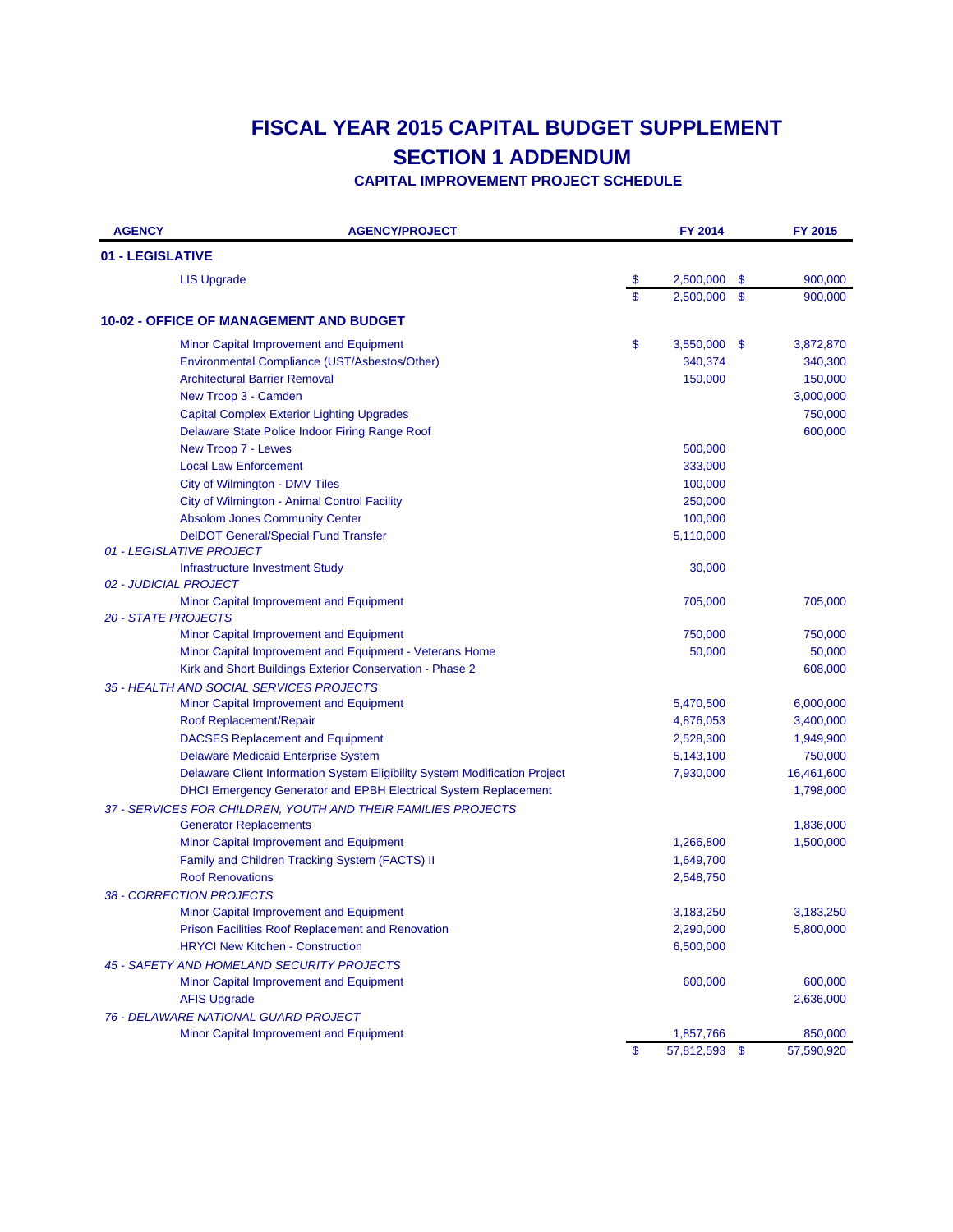| <b>AGENCY</b>          | <b>AGENCY/PROJECT</b>                                        |                         | FY 2014      |               | FY 2015    |
|------------------------|--------------------------------------------------------------|-------------------------|--------------|---------------|------------|
|                        | <b>10-03 - DELAWARE ECONOMIC DEVELOPMENT OFFICE</b>          |                         |              |               |            |
|                        | <b>Delaware Strategic Fund</b>                               | \$                      | 32,000,000   | -\$           | 26,000,000 |
|                        | <b>Diamond State Port Corporation</b>                        |                         | 8,000,000    |               | 10,000,000 |
|                        | <b>Riverfront Development Corporation</b>                    |                         | 3,150,000    |               | 3,150,000  |
|                        | <b>Delaware Cyber Initiative</b>                             |                         |              |               | 3,000,000  |
|                        | Federal Research and Development Matching Grant Program      |                         |              |               | 2,000,000  |
|                        | <b>Kent County Sports Complex</b>                            |                         | 978,269      |               |            |
|                        |                                                              | \$                      | 44,128,269   | $\mathbf{\$}$ | 44,150,000 |
|                        | <b>10-08 - DELAWARE HOUSING AUTHORITY</b>                    |                         |              |               |            |
|                        | Housing Development Fund - Affordable Rental Housing Program | \$                      | 6,000,000    | \$            | 6,000,000  |
|                        | <b>Urban Redevelopment</b>                                   |                         |              |               | 7,000,000  |
|                        |                                                              | \$                      | 6,000,000    | $\mathbf{\$}$ | 13,000,000 |
| <b>20 - STATE</b>      |                                                              |                         |              |               |            |
|                        | <b>Museum Maintenance</b>                                    | \$                      | 550,000      | -\$           | 450,000    |
|                        | <b>Delmar Public Library</b>                                 |                         | 500,000      |               | 575,000    |
|                        | <b>Lewes Public Library</b>                                  |                         | 1,500,000    |               | 2,000,000  |
|                        | Route 9/13 (Garfield Park) Public Library                    |                         |              |               | 1,413,000  |
|                        | <b>Harrington Public Library</b>                             |                         |              |               | 250,000    |
|                        | <b>World War II Memorial</b>                                 |                         | 50,000       |               |            |
|                        | Darley House - HVAC                                          |                         | 25,000       |               |            |
|                        | Darley House - Fence and Walkway                             |                         | 20,000       |               |            |
|                        | <b>Veterans Home Dining Room</b>                             |                         | 860,000      |               |            |
|                        | Wilmington Institute Public Library                          |                         | 2,500,000    |               |            |
|                        | <b>Claymont Public Library</b>                               |                         | 1,400,000    |               |            |
|                        | Duck Creek Regional Library - Smyrna                         |                         | 100,000      |               |            |
|                        |                                                              | $\mathbf{s}$            | 7,505,000 \$ |               | 4,688,000  |
| 25 - FINANCE           |                                                              |                         |              |               |            |
|                        | <b>Video Lottery</b>                                         | \$                      | 8,000,000    |               |            |
|                        | <b>Volunteer Firefighter Revolving Loan Fund</b>             |                         | 1,000,000    |               |            |
|                        |                                                              | $\mathbf{s}$            | 9,000,000    |               |            |
|                        | <b>35 - HEALTH AND SOCIAL SERVICES</b>                       |                         |              |               |            |
|                        | <b>Maintenance and Restoration</b>                           | \$                      | 3,750,000    | -S            | 3,750,000  |
|                        |                                                              | $\mathbf{\hat{s}}$      | 3,750,000    | $\mathbf{s}$  | 3,750,000  |
|                        | 37 - SERVICES FOR CHILDREN, YOUTH AND THEIR FAMILIES         |                         |              |               |            |
|                        | <b>Maintenance and Restoration</b>                           | \$                      | 200,000      | \$            | 200,000    |
|                        |                                                              | $\overline{\mathbf{s}}$ | 200,000      | $\mathsf{\$}$ | 200,000    |
| <b>38 - CORRECTION</b> |                                                              |                         |              |               |            |
|                        | <b>Maintenance and Restoration</b>                           |                         | 3,135,400    | -S            | 3,135,400  |
|                        |                                                              | \$                      | 3,135,400    | $\mathbf{s}$  | 3,135,400  |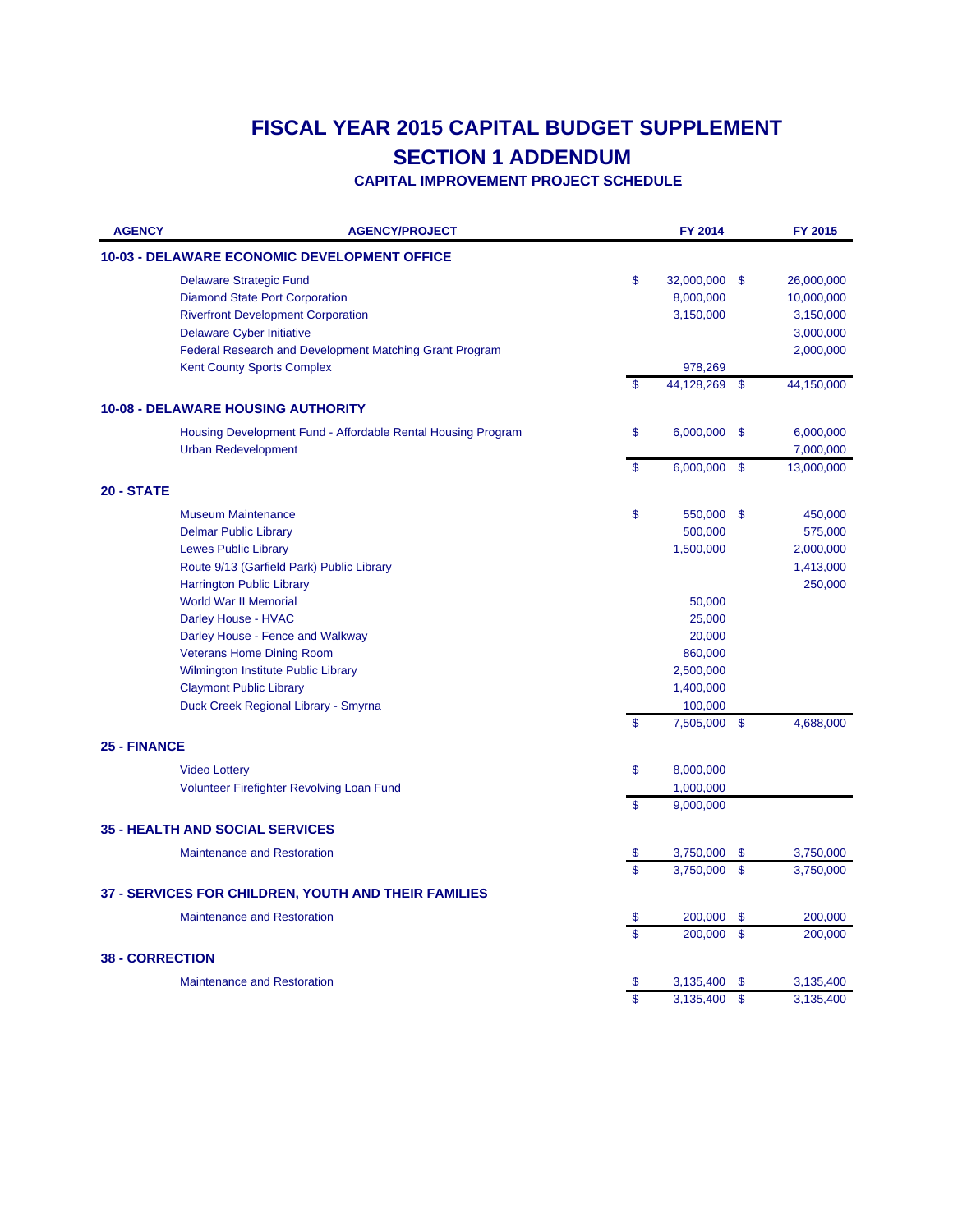| <b>AGENCY</b> | <b>AGENCY/PROJECT</b>                                     |                         | FY 2014    |               | FY 2015    |
|---------------|-----------------------------------------------------------|-------------------------|------------|---------------|------------|
|               | <b>40 - NATURAL RESOURCES AND ENVIRONMENTAL CONTROL</b>   |                         |            |               |            |
|               | High Hazard Dam and Dike Repair/Replacement               | \$                      | 5,045,000  | - \$          | 1,900,000  |
|               | Park and Wildlife Area Rehabilitation/Critical Facilities |                         | 3,970,000  |               | 3,500,000  |
|               | <b>Owens Station</b>                                      |                         | 750,000    |               | 750,000    |
|               | Shoreline and Waterway Management                         |                         | 3,865,500  |               | 1,140,500  |
|               | <b>Tax Ditches</b>                                        |                         | 1,148,700  |               | 1,148,700  |
|               | Delaware Bayshore Initiative                              |                         | 500,000    |               | 500,000    |
|               | <b>Statewide Trails and Pathways</b>                      |                         | 3,000,000  |               | 2,700,000  |
|               | <b>Critical Equipment for Operations</b>                  |                         | 740,000    |               | 740,000    |
|               | Redevelopment of Strategic Sites (NVF/Fort DuPont)        |                         | 700,000    |               | 2,900,000  |
|               | <b>Buried Debris Pit Remediation</b>                      |                         | 750,000    |               |            |
|               | Holts Landing Boat Ramp and Dredging                      |                         | 300,000    |               |            |
|               | Oak Orchard Drainage Study                                |                         | 100,000    |               |            |
|               | Dredging Little River in Little Creek                     |                         | 300,000    |               |            |
|               | Monument Mounting - Cape Henlopen State Park              |                         | 70,000     |               |            |
|               | <b>Fort Miles Museum</b>                                  |                         | 250,000    |               |            |
|               | <b>Conservation Cost Share</b>                            |                         | 1,500,000  |               |            |
|               | <b>Clean Water State Revolving Fund</b>                   |                         | 1,400,000  |               |            |
|               |                                                           | \$                      | 24,389,200 | - \$          | 15,279,200 |
|               | <b>45 - SAFETY AND HOMELAND SECURITY</b>                  |                         |            |               |            |
|               | Twin Engine Helicopter Lease/Payment                      | \$                      | 2,230,000  |               |            |
|               | New Castle County Law Enforcement Range                   |                         | 200,000    |               |            |
|               | City of Wilmington - Wireless Conversion of Video Cameras |                         | 750,000    |               |            |
|               |                                                           | \$                      | 3,180,000  |               |            |
|               | <b>75 - FIRE PREVENTION COMMISSION</b>                    |                         |            |               |            |
|               | <b>Hydraulic Rescue Tools Replacement</b>                 | \$                      | 52,500     | -\$           | 30,000     |
|               |                                                           | $\overline{\mathbf{s}}$ | 52,500     | $\mathbf{s}$  | 30,000     |
|               | <b>76 - DELAWARE NATIONAL GUARD</b>                       |                         |            |               |            |
|               | 198th Regiment Readiness Center Renovation                | \$                      | 541,500    | - \$          | 1,650,000  |
|               | <b>Scannell Readiness Center Renovation</b>               |                         | 528,000    |               |            |
|               | <b>Duncan Readiness Center Renovation</b>                 |                         | 140,000    |               |            |
|               |                                                           | \$                      | 1,209,500  | $\mathbf{\$}$ | 1,650,000  |
|               | 90-01 - UNIVERSITY OF DELAWARE                            |                         |            |               |            |
|               | Laboratories                                              |                         | 4,000,000  | \$            |            |
|               |                                                           | \$<br>\$                |            | $\mathbf{s}$  | 5,500,000  |
|               |                                                           |                         | 4,000,000  |               | 5,500,000  |
|               | <b>90-03 - DELAWARE STATE UNIVERSITY</b>                  |                         |            |               |            |
|               | Minor Capital Improvement and Equipment                   | \$                      | 4,000,000  | \$            | 5,500,000  |
|               |                                                           | \$                      | 4.000.000  | $\mathsf{\$}$ | 5,500,000  |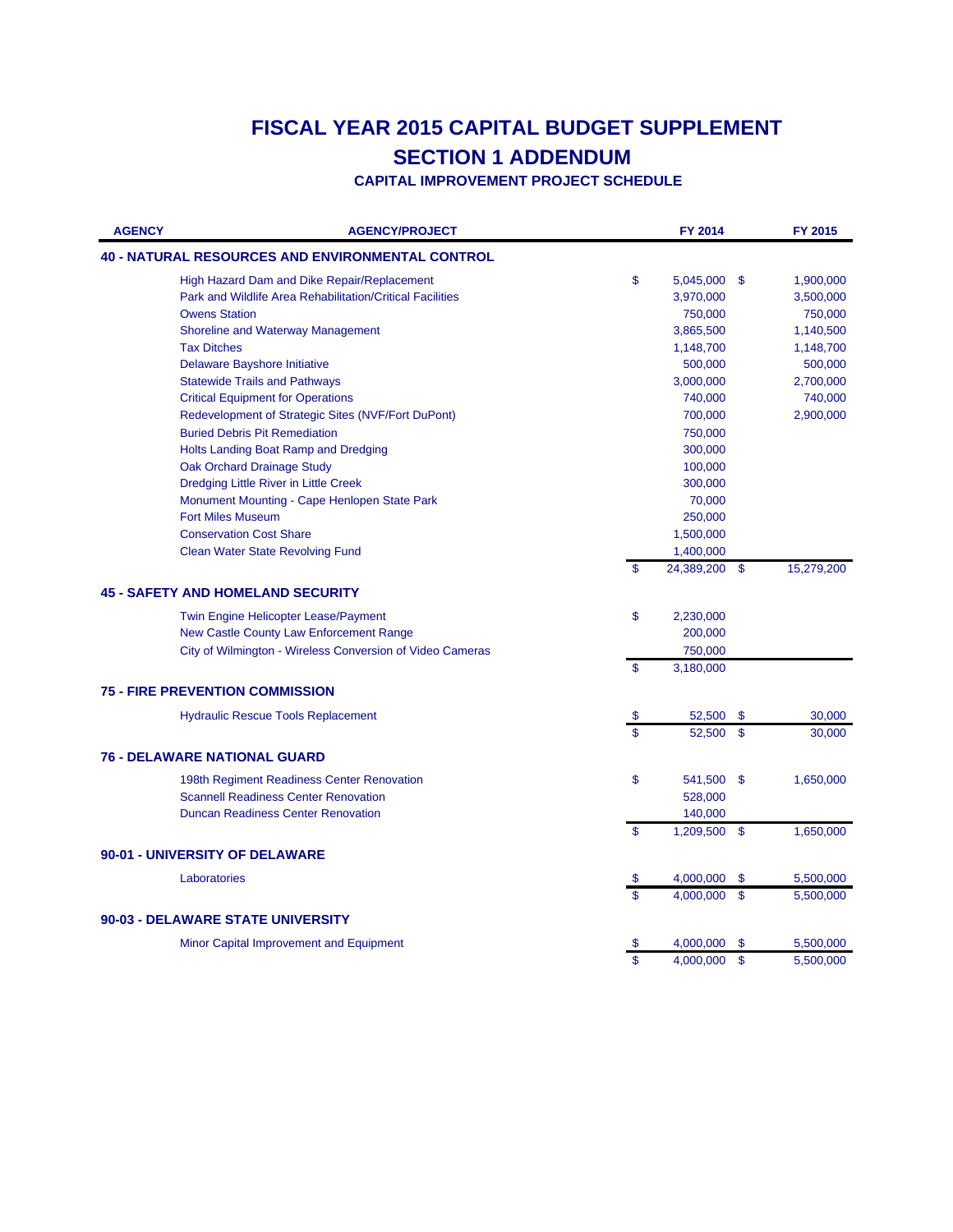| <b>AGENCY</b>         | <b>AGENCY/PROJECT</b>                                                                                 | FY 2014          |     | FY 2015                |
|-----------------------|-------------------------------------------------------------------------------------------------------|------------------|-----|------------------------|
|                       | 90-04 - DELAWARE TECHNICAL AND COMMUNITY COLLEGE                                                      |                  |     |                        |
|                       | <b>Collegewide Asset Preservation/MCI</b>                                                             | \$<br>250,000    | -S  | 250,000                |
|                       | <b>Excellence Through Technology</b>                                                                  | 450,000          |     | 450,000                |
|                       | Arts and Sciences Building Expansion (Owens Campus)                                                   |                  |     | 1,500,000              |
|                       | <b>Student Services Building (Terry Campus)</b>                                                       |                  |     | 250,000                |
|                       | <b>East Building Expansion (Wilmington Campus)</b>                                                    |                  |     | 250,000                |
|                       | Campus Improvements (Owens Campus)                                                                    | 825,000          |     | 700,000                |
|                       | <b>Campus Improvements (Terry Campus)</b>                                                             | 825,000          |     | 700,000                |
|                       | Campus Improvements (Stanton and Wilmington Campuses)                                                 | 1,650,000        |     | 1,400,000              |
|                       |                                                                                                       | \$<br>4,000,000  | \$  | 5,500,000              |
| <b>95 - EDUCATION</b> |                                                                                                       |                  |     |                        |
|                       | Minor Capital Improvement and Equipment                                                               | \$<br>10,893,200 | -\$ | 10,893,200             |
|                       | <b>Architectural Barrier Removal</b>                                                                  | 160,000          |     | 160,000                |
|                       | Laurel, Construct 1,200 Student Combined ES (76/24)                                                   | 13,258,200       |     | 13,258,300             |
|                       | Laurel Selected Demo/Renovate MS (76/24)                                                              | 481,600          |     | 1,926,200              |
|                       | Laurel, Construct 1,400 Student Combined HS/MS (76/24)                                                | 21,331,300       |     |                        |
|                       | Red Clay, Renovate Brandywine Springs ES (60/40)                                                      |                  |     | 4,902,100              |
|                       | Red Clay, Renovate Forest Oak ES (60/40)                                                              |                  |     | 1,168,000              |
|                       | Red Clay, Renovate Linden Hill ES (60/40)                                                             |                  |     | 616,000                |
|                       | Red Clay, Renovate Marbrook ES (60/40)                                                                |                  |     | 678,500                |
|                       | Red Clay, Renovate Mote ES (60/40)                                                                    |                  |     | 199,100                |
|                       | Red Clay, Renovate Richardson Park ES (60/40)                                                         |                  |     | 2,414,000              |
|                       | Red Clay, Renovate Richey ES (60/40)                                                                  |                  |     | 298,300                |
|                       | Red Clay, Renovate Shortlidge ES (60/40)                                                              |                  |     | 636,200                |
|                       | Red Clay, Renovate Warner ES (60/40)                                                                  |                  |     | 2,746,400              |
|                       | Red Clay, Renovate A.I. DuPont MS (60/40)                                                             |                  |     | 6,496,500              |
|                       | Red Clay, Renovate Conrad MS (60/40)                                                                  |                  |     | 1,772,600              |
|                       | Red Clay, Renovate Stanton MS (60/40)                                                                 |                  |     | 3,539,600              |
|                       | Red Clay, Renovate Dickinson HS (60/40)                                                               |                  |     | 7,386,300              |
|                       | Red Clay, Renovate Construct 600 Student ES (60/40)                                                   |                  |     | 4,818,700              |
|                       | Red Clay, Renovate A.I. DuPont HS (60/40)                                                             | 5,433,000        |     |                        |
|                       | Red Clay, Renovate Cab Calloway School of the Arts (60/40)                                            | 5,313,900        |     |                        |
|                       | Red Clay, Construct 600 Student ES (60/40)                                                            | 5,821,500        |     |                        |
|                       | Capital, Renovate Booker T. Washington ES KCCS (100% State)                                           | 3,273,916        |     | 7,639,137              |
|                       | Capital, Kent County Community School (KCCS) (100% State)                                             | 1,546,462        |     |                        |
|                       | Capital, Renovate Central Middle School KCCS (100% State)                                             | 818,822          |     |                        |
|                       | Indian River, Additions and Renovations to Georgetown ES/MS Complex (60/40)                           |                  |     | 1,749,000              |
|                       | Indian River, Additions and Renovations to East Millsboro ES (60/40)                                  | 447,600          |     | 888,000                |
|                       | Indian River, Additions and Renovations to Phillip Showell ES (60/40)                                 |                  |     | 636,000                |
|                       | Indian River, Additions and Renovations to Selbyville MS (60/40)                                      |                  |     | 342,000                |
|                       | Indian River, Additions and Renovations to North Georgetown ES (60/40)                                | 1,272,000        |     |                        |
|                       | Indian River, Additions and Renovations to Long Neck ES (60/40)                                       | 1,272,000        |     |                        |
|                       | Cape Henlopen, Construct 720 Student ES (60/40)                                                       |                  |     | 331,900                |
|                       | Cape Henlopen, Land Acquisition for 720 Student ES (60/40)                                            |                  |     | 1,575,000              |
|                       | Cape Henlopen, Sussex Consortium Additions to Beacon MS (100% State)                                  |                  |     | 535,000                |
|                       | Cape Henlopen, Additions to Beacon MS (60/40)                                                         |                  |     | 65,000                 |
|                       | Cape Henlopen, Additions to Mariner MS (60/40)                                                        |                  |     | 32,500                 |
|                       | Milford, Construct 1,200 Student MS (71/29)                                                           |                  |     | 2,980,500              |
|                       | Milford, High School Agricultural Barn (100% State)<br>NCC VoTech, Replace Roof at Hodgson HS (64/36) | 175,000          |     |                        |
|                       | NCC VoTech, Replace Roof at DelCastle HS (64/36)                                                      |                  |     | 2,903,500<br>3,337,100 |
|                       |                                                                                                       |                  |     |                        |